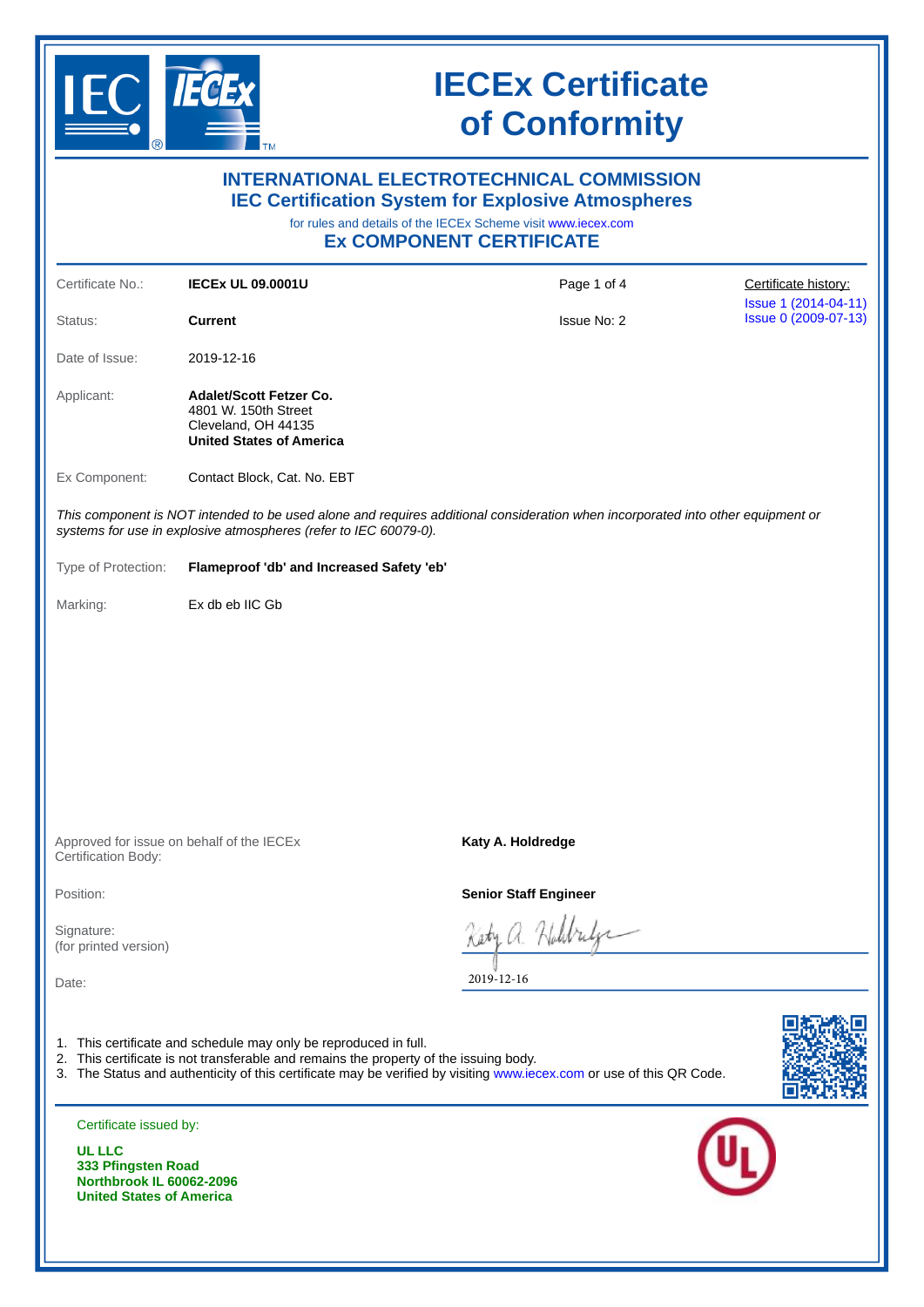

| Certificate No.:                                                                                                                                                                                                                                                                                                                                                                                                                                                                                         | <b>IECEX UL 09.0001U</b>                                                                                                                                     | Page 2 of 4 |  |
|----------------------------------------------------------------------------------------------------------------------------------------------------------------------------------------------------------------------------------------------------------------------------------------------------------------------------------------------------------------------------------------------------------------------------------------------------------------------------------------------------------|--------------------------------------------------------------------------------------------------------------------------------------------------------------|-------------|--|
| Date of issue:                                                                                                                                                                                                                                                                                                                                                                                                                                                                                           | 2019-12-16                                                                                                                                                   | Issue No: 2 |  |
| Manufacturer:                                                                                                                                                                                                                                                                                                                                                                                                                                                                                            | <b>Adalet/Scott Fetzer Co.</b><br>4801 W. 150th Street<br>Cleveland, OH 44135<br><b>United States of America</b>                                             |             |  |
| Additional<br>manufacturing<br>locations:                                                                                                                                                                                                                                                                                                                                                                                                                                                                |                                                                                                                                                              |             |  |
| This certificate is issued as verification that a sample(s), representative of production, was assessed and tested and found to comply with<br>the IEC Standard list below and that the manufacturer's quality system, relating to the Ex products covered by this certificate, was<br>assessed and found to comply with the IECEx Quality system requirements. This certificate is granted subject to the conditions as set out in<br>IECEx Scheme Rules, IECEx 02 and Operational Documents as amended |                                                                                                                                                              |             |  |
| <b>STANDARDS:</b><br>The equipment and any acceptable variations to it specified in the schedule of this certificate and the identified documents, was found<br>to comply with the following standards                                                                                                                                                                                                                                                                                                   |                                                                                                                                                              |             |  |
| IEC 60079-0:2017<br>Edition: 7.0                                                                                                                                                                                                                                                                                                                                                                                                                                                                         | Explosive atmospheres - Part 0: Equipment - General requirements                                                                                             |             |  |
| IEC 60079-1:2014-06 Explosive atmospheres - Part 1: Equipment protection by flameproof enclosures "d"<br>Edition: 7.0                                                                                                                                                                                                                                                                                                                                                                                    |                                                                                                                                                              |             |  |
| IEC 60079-7:2017<br>Edition:5.1                                                                                                                                                                                                                                                                                                                                                                                                                                                                          | Explosive atmospheres - Part 7: Equipment protection by increased safety "e"                                                                                 |             |  |
|                                                                                                                                                                                                                                                                                                                                                                                                                                                                                                          | This Certificate does not indicate compliance with safety and performance requirements<br>other than those expressly included in the Standards listed above. |             |  |
| <b>TEST &amp; ASSESSMENT REPORTS:</b><br>A sample(s) of the equipment listed has successfully met the examination and test requirements as recorded in:                                                                                                                                                                                                                                                                                                                                                  |                                                                                                                                                              |             |  |
| Test Report:                                                                                                                                                                                                                                                                                                                                                                                                                                                                                             |                                                                                                                                                              |             |  |

[US/UL/ExTR09.0001/02](https://www.iecex-certs.com/deliverables/REPORT/62262/view)

Quality Assessment Report:

[US/UL/QAR08.0003/09](https://www.iecex-certs.com/deliverables/REPORT/61366/view)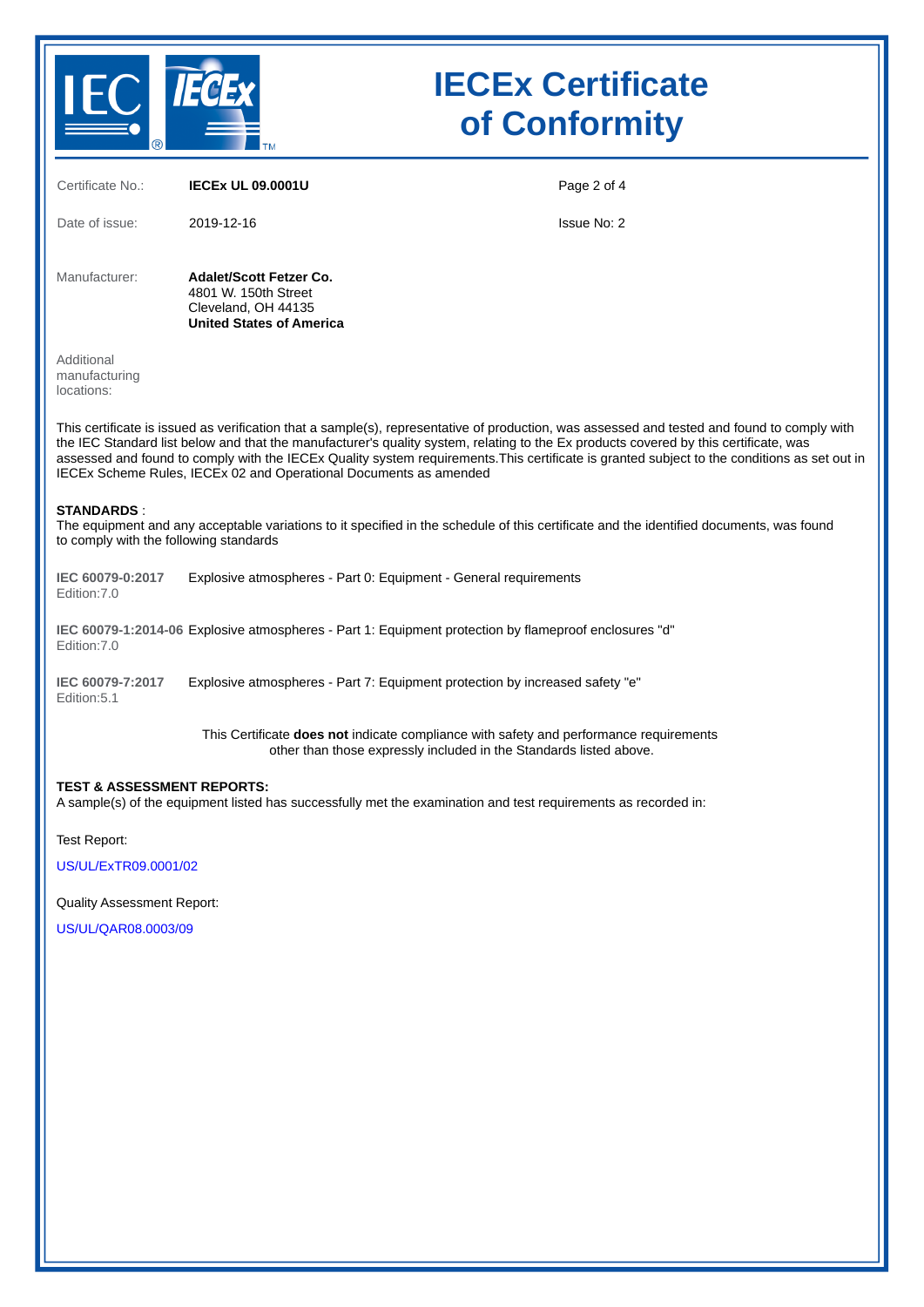

Certificate No.: **IECEx UL 09.0001U**

Date of issue: 2019-12-16

Page 3 of 4

Issue No: 2

#### **Ex Component(s) covered by this certificate is described below:**

The Cat. No. EBT contact block consists of increased safety terminals and a flameproof housing. The contact housing is made from an epoxide resin, the terminals are nickel-plated brass, and the stroker shaft and bushing are stainless steel. The contact block is intended to be mounted inside a suitable flameproof or increased safety enclosure and designed for use with various operators.

#### **Please see Annex for additional information.**

#### **SCHEDULE OF LIMITATIONS:**

- Contact block must be mounted to a suitable rigid surface using the mounting means required.
- Contact block must be installed in a suitable 'Ex db' flameproof or 'Ex eb' increased safety enclosure.
- Contact block must be mounted to provide a minimum of 10 mm clearance to any conductive surfaces.
- All power is to be shut off before disconnecting the conductors from the terminals.
- Contact block will accommodate wire sizes from 22 AWG (0.5 mm<sup>2</sup>) to 12 AWG (4 mm<sup>2</sup>), with a maximum of two conductors per termination. Strip wire insulation 10-12 mm. Tighten terminal screws 7 to 10 in-lbs.
- The maximum operating temperature on the contact block was 73 °C at a 60 °C ambient.
- For ambient temperatures below –10 °C, use field wiring suitable for both minimum and maximum ambient temperature.
- Flameproof Joint Parameters:
- Cylindrical joint between the shaft and shaft bushing: Length - 7.68 mm
- Spigot Joint between the contact body and cover: Cylindrical Portion Length - 6.32 mm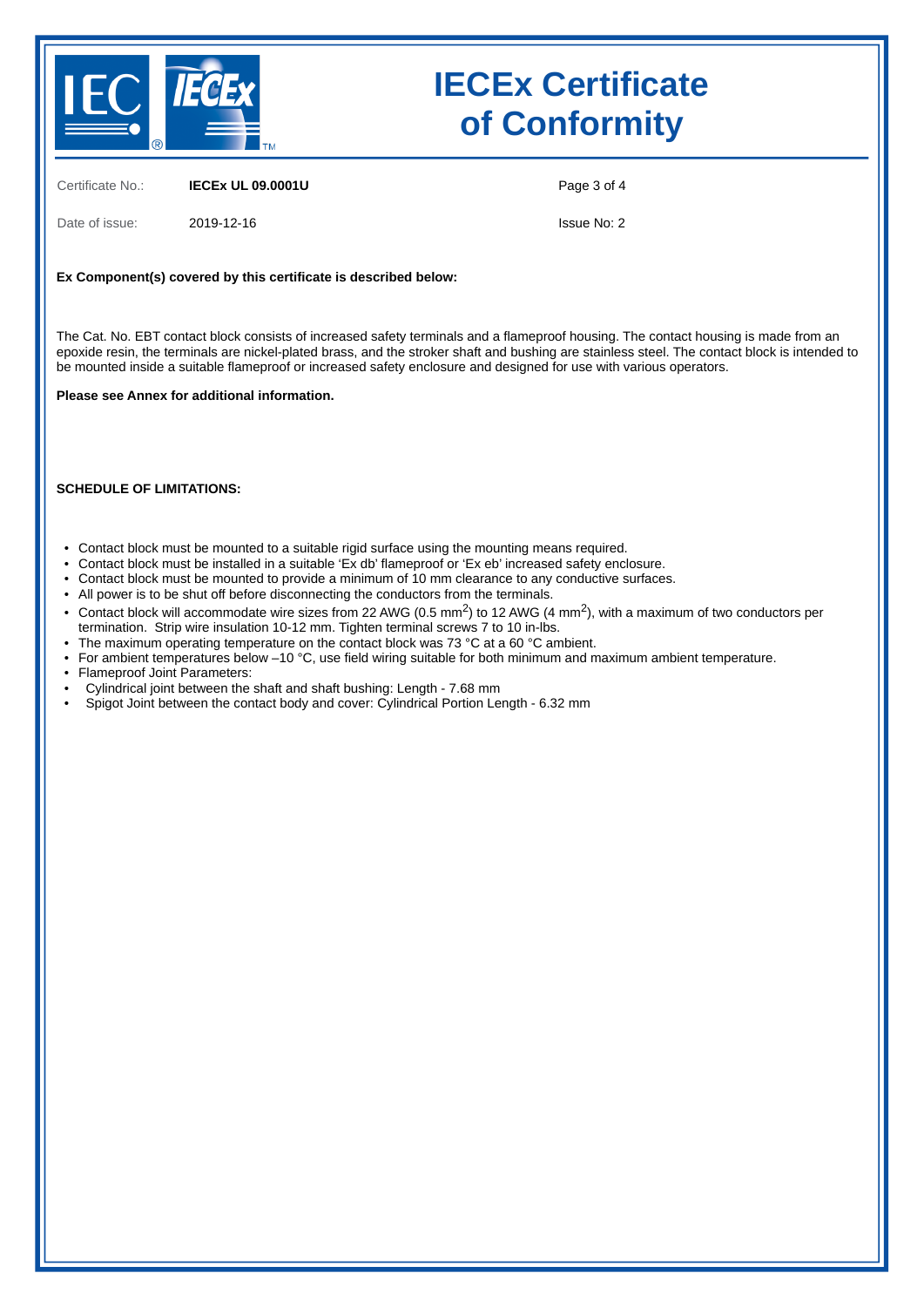

Certificate No.: **IECEx UL 09.0001U**

Page 4 of 4

Date of issue: 2019-12-16

Issue No: 2

#### **DETAILS OF CERTIFICATE CHANGES (for issues 1 and above)**

Issue 1: The EBT contact block was updated to the most current editions of the standards.

Issue 2: Updates editions of Standards from IEC 60079-0, 6th to 7th; IEC 60079-1, 6th to 7th and IEC 60079-7, 4th to 5.1.

**Annex:**

[Annex to IECEx UL 09.0001U Issue 2.pdf](https://www.iecex-certs.com/deliverables/CERT/45647/view)